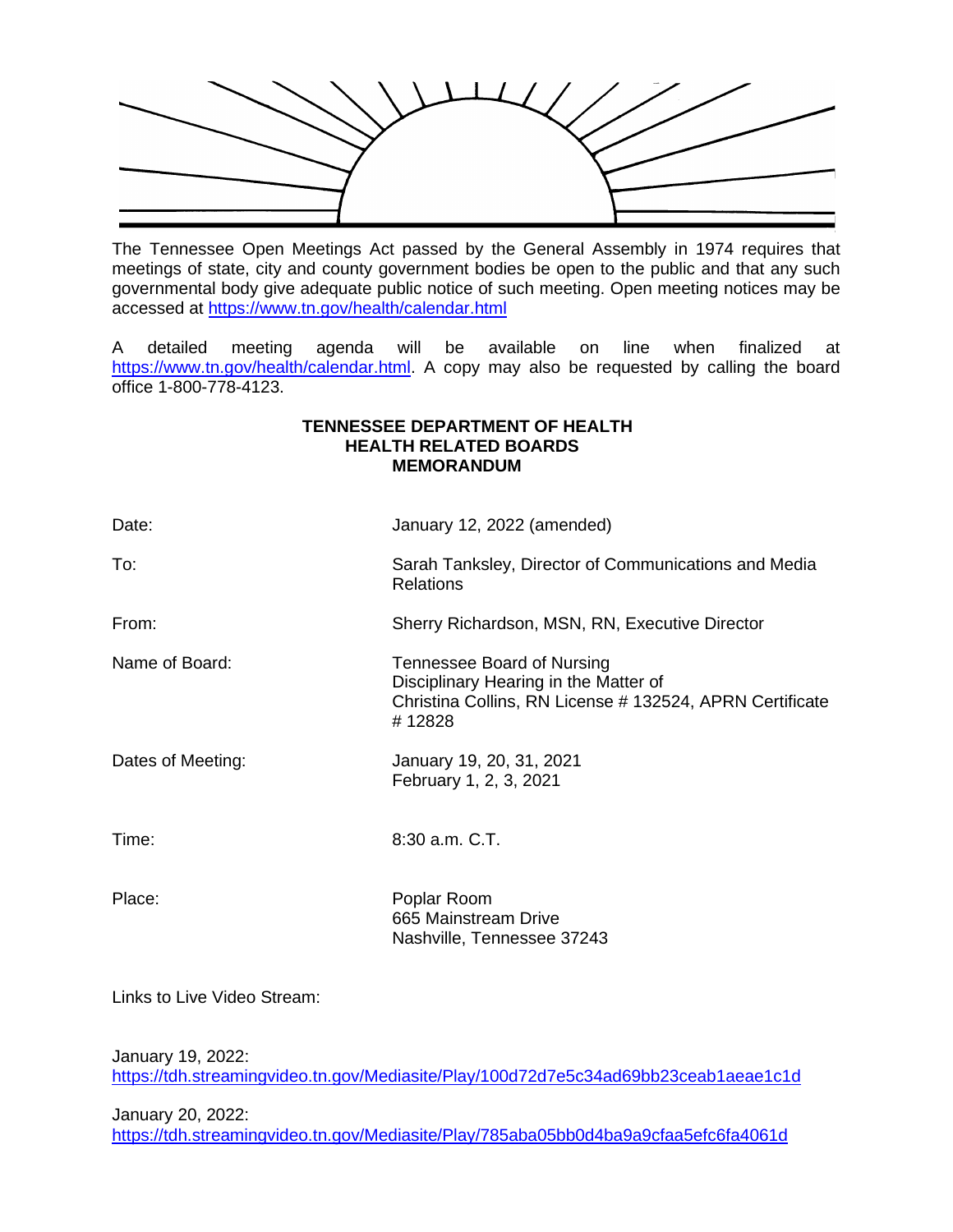January 31, 2022: <https://tdh.streamingvideo.tn.gov/Mediasite/Play/6223f91da6e545db93b9e42f0044fa881d>

February 1, 2022: <https://tdh.streamingvideo.tn.gov/Mediasite/Play/28bf60e524754f43bade7ef0b3404e711d>

February 2, 2022: <https://tdh.streamingvideo.tn.gov/Mediasite/Play/97cfe3ab233c4981952cb14f6e2beeb11d>

February 3, 2022: <https://tdh.streamingvideo.tn.gov/Mediasite/Play/69e5554e812a449f84cfc2cb34b533051d>



# **STATE OF TENNESSEE**

## **DEPARTMENT OF HEALTH**

# **LISA PIERCEY, MD, MBA, FAAP BILL LEE**

COMMISSIONER GOVERNOR

*THE MISSION OF THE TENNESSEE DEPARTMENT OF HEALTH IS TO PROTECT, PROMOTE AND IMPROVE THE HEALTH AND PROSPERITY OF PEOPLE IN TENNESSEE*

## **AGENDA**

**Tennessee Board of Nursing Disciplinary Hearing January 19, 20, 31, 2022 February 1, 2, 3, 2022 8:30 a.m. CT Poplar Room**

## **PLEASE REMEMBER TO SILENCE YOUR ELECTRONIC DEVICES WHEN THE BOARD IS IN SESSION.**

| Goal    | Take disciplinary actions as necessary to protect the public from unsafe nurses. |
|---------|----------------------------------------------------------------------------------|
| l For   |                                                                                  |
| Meeting |                                                                                  |